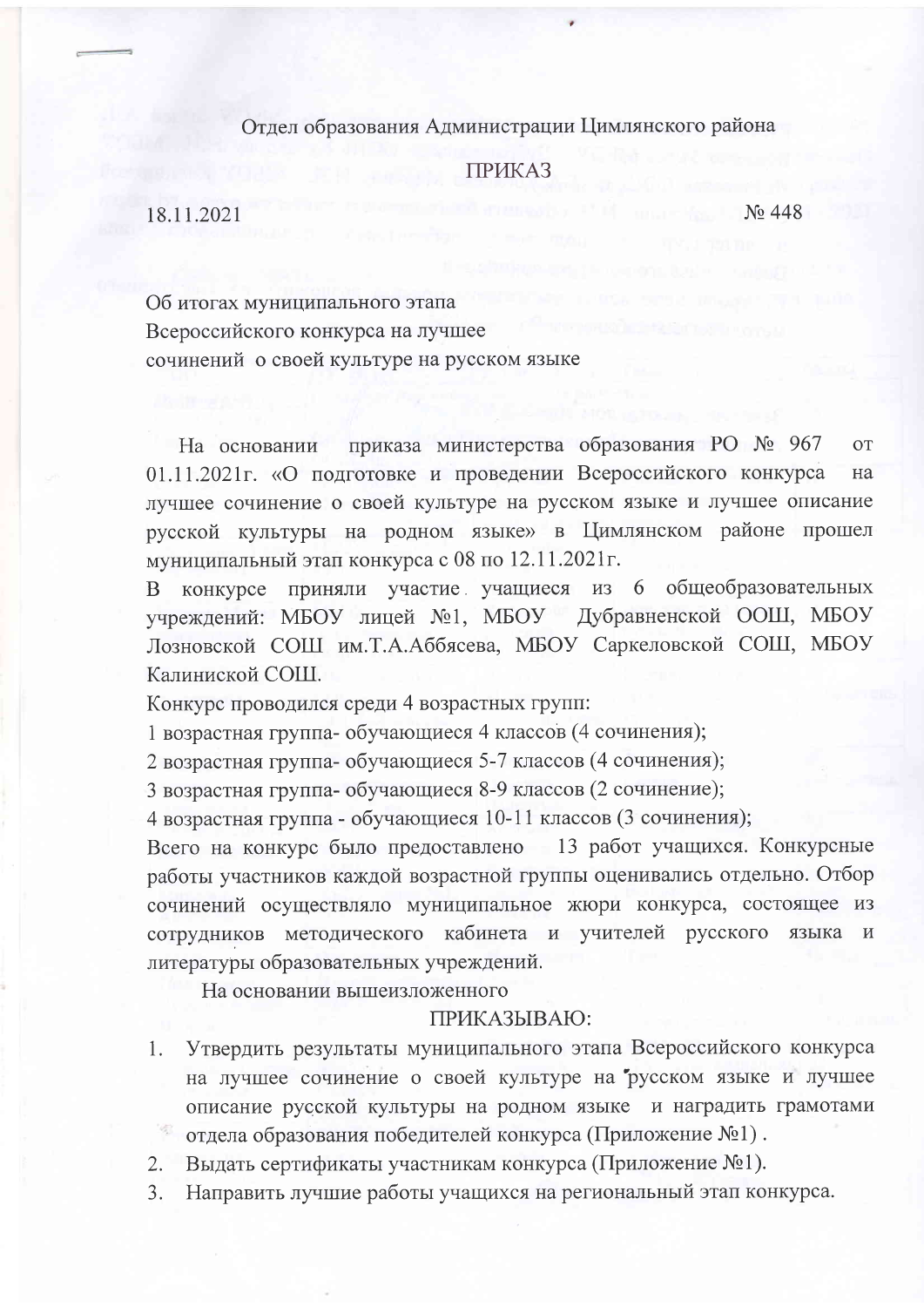- Руководителям общеобразовательных учреждений: МБОУ лицей №1,  $4.$ Боженко И.А., МБОУ Дубравненской ООШ Кузнецову Н.Н., МБОУ Лозновская СОШ им.Т.А.Аббясева Маркину Н.Н., МБОУ Калиниской СОШ Капканову Н.Н. объявить благодарность учителям русского языка и литературы за подготовку победителей муниципального этапа Всероссийского конкурса сочинений.
- Контроль исполнения настоящего приказа возложить на заведующего 5. методическим кабинетом Родину Н.М.

Заведующий отделом образования Администрации Цимлянского района И.В.Антипов.

Е.Ю. Харитонова 8(86391)2-12-05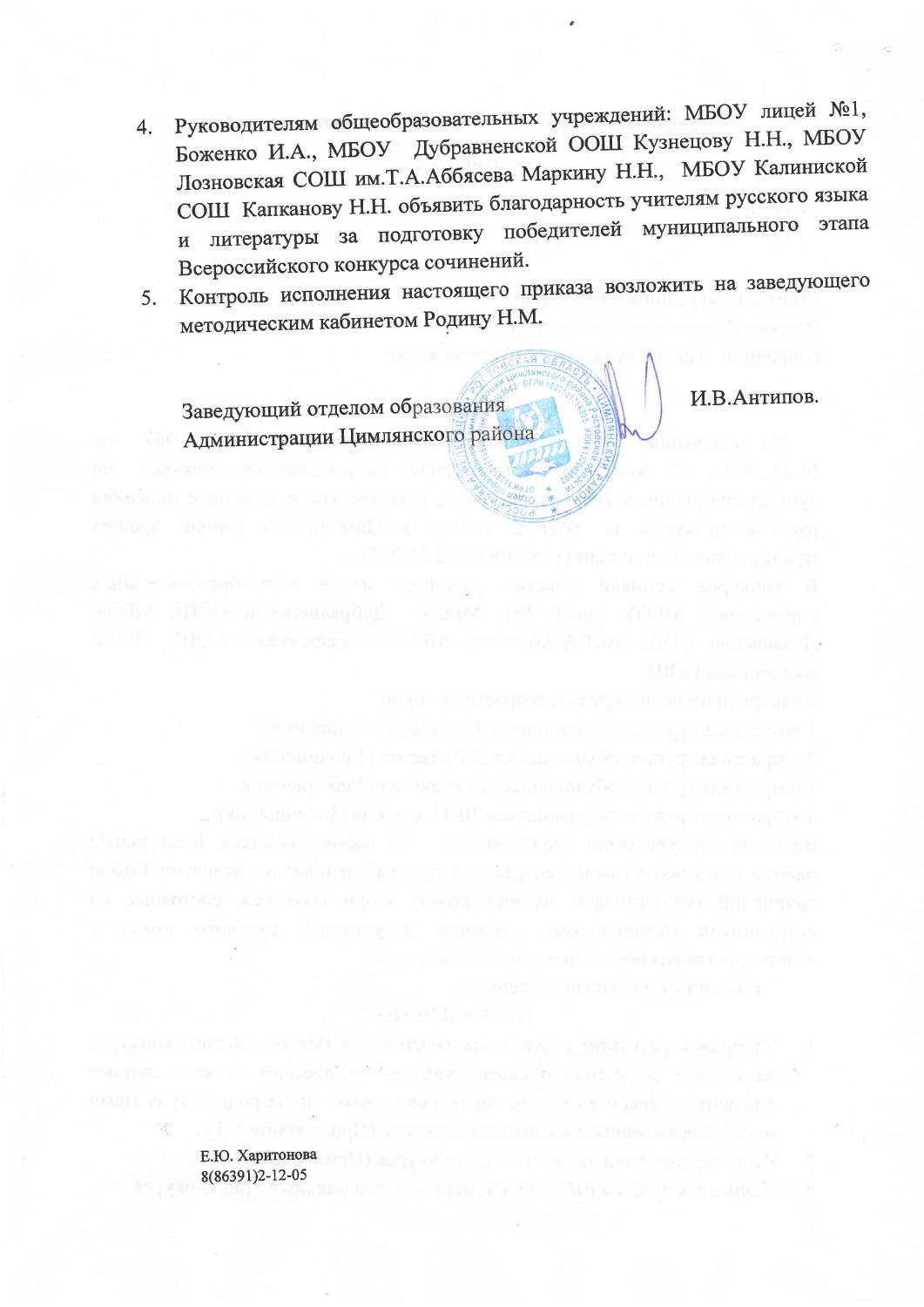Приложение №1 к приказу отдела образования Администрации Цимлянского района № 448 от 18.11.2021

Список участников муниципального этапа Всероссийского конкурса на лучшее сочинение о своей культуре на русском языке и лучшее описание русской культуры на родном языке в 2021 году.

|                | ФИО                                | ОУ, класс                                                   | Руководитель                         | Тема                                                         | баллы            |  |
|----------------|------------------------------------|-------------------------------------------------------------|--------------------------------------|--------------------------------------------------------------|------------------|--|
|                | <b>Номинация</b>                   | Описание русской культуры на родном языке                   |                                      |                                                              |                  |  |
| 1              | Галка Ангелина<br>Сергеевна        | МБОУ<br>Дубравненская<br>ООШ, 4кл.                          | Павлюшнева<br>Оксана<br>Андреевна    | Русская культура                                             | 16               |  |
| $\overline{2}$ | Сыч Злата<br>Витальевна            | МБОУ лицей №1<br>г.Цимлянска, 4 кл.                         | Гунбина<br>Светлана<br>Александровна | 16<br>Русская культура в<br>душе русского<br>человека        |                  |  |
| $\overline{3}$ | Остапенко Алена<br>Руслановна      | МБОУ лицей №1,<br>$4K\pi$                                   | Смирнова<br>Елена<br>Алексеевна      | Мой родной<br>русский язык                                   | 12               |  |
| $\overline{4}$ | Зуйкова Мария<br>Николаевна        | МБОУ<br>Дубравненская<br>ООШ, 5кл.                          | Холодкова<br>Надежда<br>Валентиновна | Донские традиции в<br>русской культуре                       | 16               |  |
| 5              | Кузина Дарья<br>Андреевна          | МБОУ Лозновская<br><b>COIII</b><br>им.Т.А.Аббясева,<br>6кл. | Войтенко<br>Марина<br>Александровна  | Русский язык как<br>зеркало русской<br>культуры              | 32<br>победитель |  |
| 6              | Холодкова<br>Арина<br>Алексеевна   | МБОУ<br>Дубравненская<br>ООШ, 9 кл.                         | Холодкова<br>Надежда<br>Валентиновна | Душа и зеркало<br>народа                                     | 34<br>победитель |  |
| $\overline{7}$ | Ивашова Диана<br>Владимировна      | МБОУ<br>Дубравненская<br>ООШ, 8кл.                          | Холодкова<br>Надежда<br>Валентиновна | Русская литература                                           | 16               |  |
| 8              | Мишкина<br>Антонина<br>Алексеевна  | МБОУ лицей №1,<br>11 кл                                     | Евлантьева<br>Евгения<br>Викторовна  | Вспоминая Родину                                             | 31<br>победитель |  |
|                | ФИО                                | ОУ, класс                                                   | Номинация                            | Тема                                                         | баллы            |  |
|                | <b>Номинация</b>                   | О своей культуре на русском языке                           |                                      |                                                              |                  |  |
| 9              | Лучкова Мария<br>Игоревна          | МБОУ лицей №1,<br>4 кл.                                     | Гунбина<br>Светлана<br>Александровна | Русский язык -<br>основа русской<br>культуры                 | 28<br>победитель |  |
| 10             | Курисаки Сакура<br>Такасиевна      | MBOY <sub>5</sub><br>Калининская<br>СОШ, 7 кл.              | Трифилова<br>Людмила<br>Викторовна   | Искусство владения<br>словом                                 | 32<br>победитель |  |
| 11             | Евлоева<br>Анастасия<br>Николаевна | МБОУ лицей №1,<br>7 кл.                                     | Нефедова<br>Оксана<br>Юрьевна        | Знакомство с<br>культурой и<br>традициями<br>донских казаков | 22               |  |